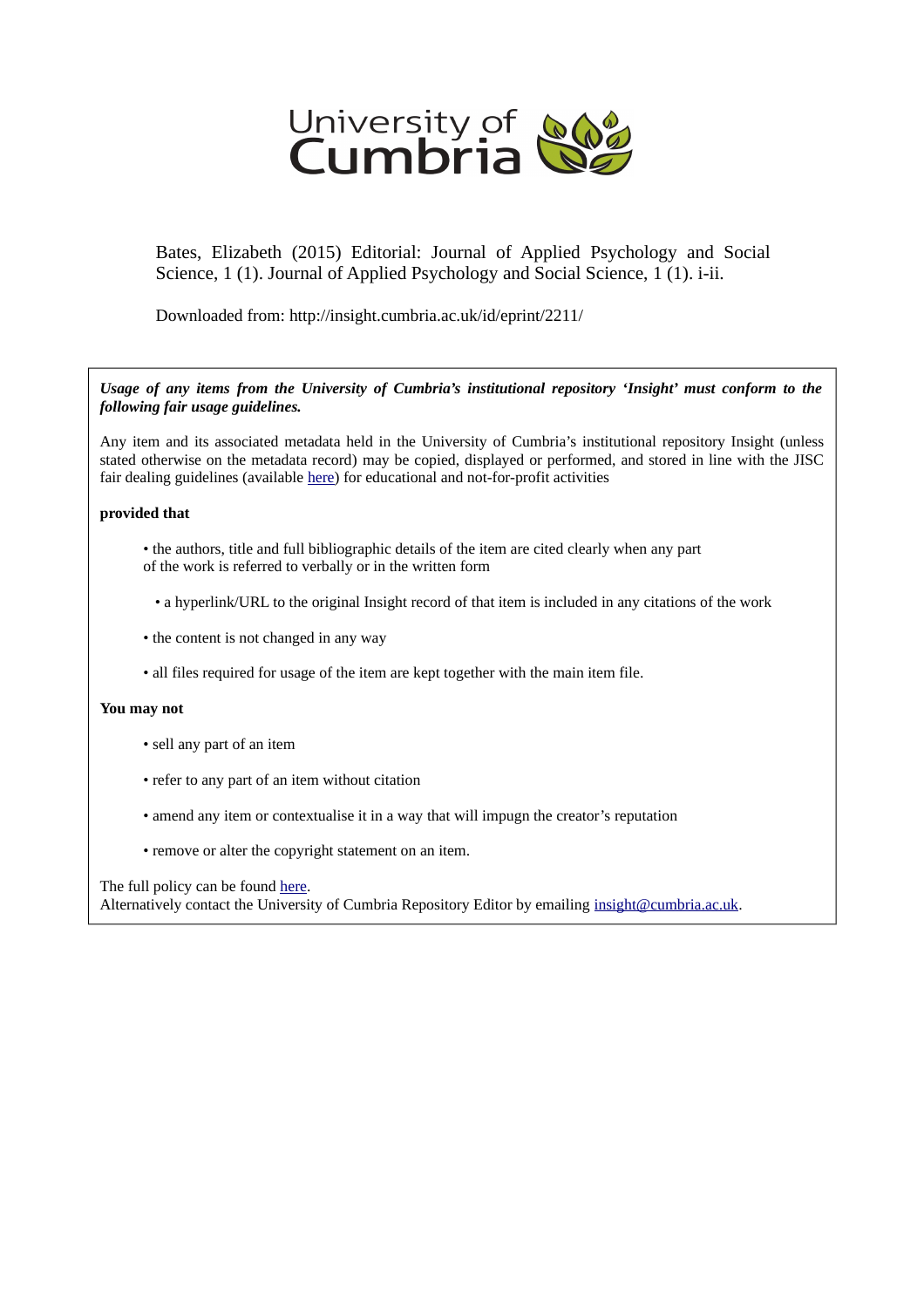## *Journal of Applied Psychology and Social Science*

*Volume 1 Issue 1: First Edition*

May 2015

## **Editorial**

*Elizabeth A. Bates University of Cumbria* [Elizabeth.Bates@cumbria.ac.uk](mailto:Elizabeth.Bates@cumbria.ac.uk)

Welcome to the first issue of the Journal of Applied Psychology and Social Science (APASS). The aim of APASS is to provide a forum for post-graduate students to publish their work; this may be primary or secondary research, opinions piece or commentaries. This new online journal is designed to offer postgraduates (and staff) the opportunity to disseminate their work and share good practice. It gives a forum to advancing research and research based activities across the sector whilst also helping to promote the employability of the students on our courses.

Whilst it is hoped that the journal will attract submissions from across the UK and the wider academic context, the first edition is made up of postgraduate students currently studying Masters at the University. Submissions involve a variety of topics but come together to celebrate the work and achievements of our postgraduate students.

The first paper presented involves a primary piece of research that has explored the effect of music on test performance amongst those of extrovert and introvert personalities. Henna Mistry presents this quantitative piece of work and discusses the implications for students and their study.

The second paper involves a review and commentary on ethical standards in clinical psychology. Chelsey Routledge analyses the role of clinical psychologists within the field and includes a suggested new clinical supervision tool.